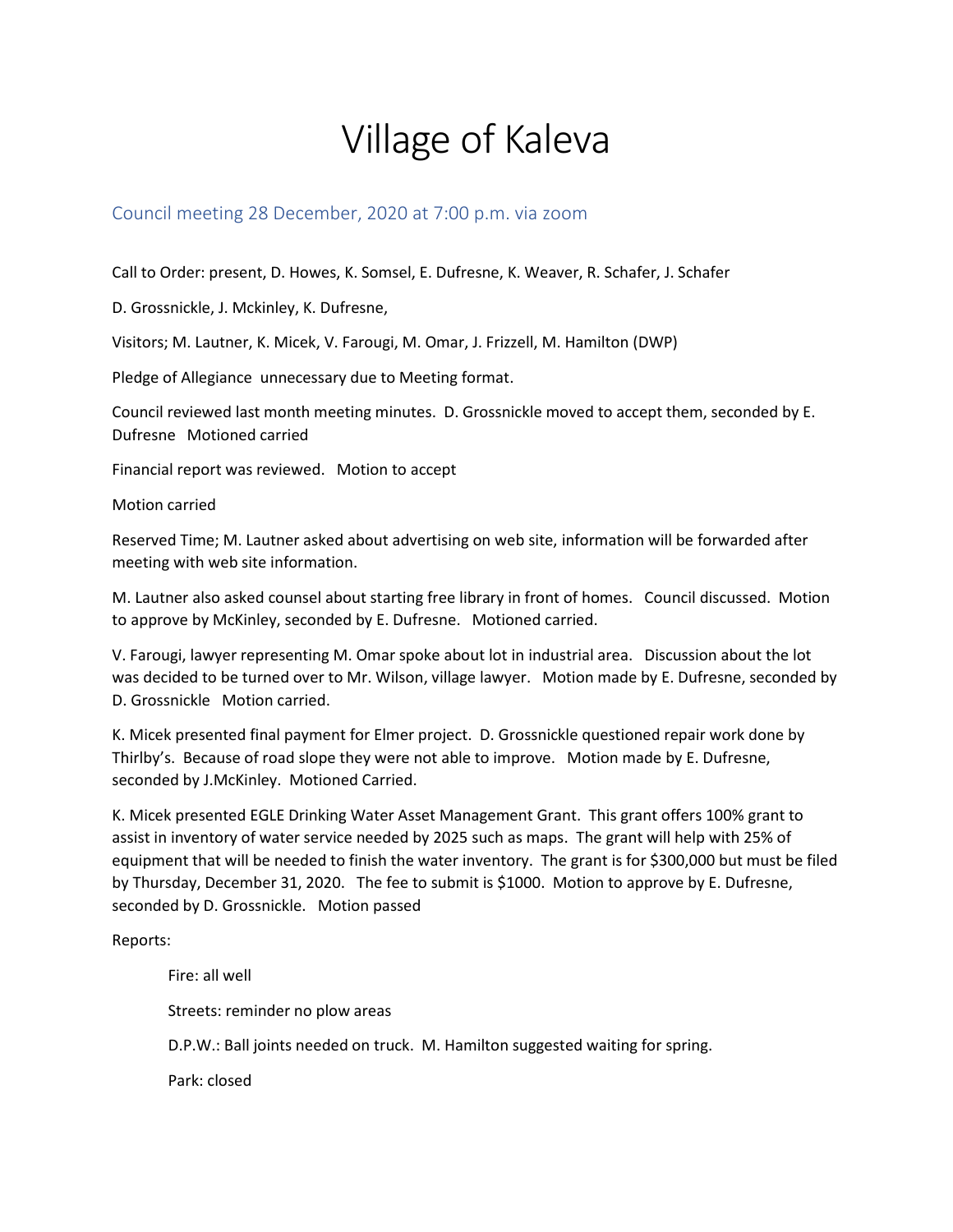Water: Class for M. Hamilton and J. Hawkins is January 5,6,7,8, 2021 from 8:00 to 10:15. Next testing date at this time is in November 2021.

Zoning: D. Cummings was in court on 2 occasions.

Planning Commission: no joint meeting held. More people are needed. Request to post the need for help. Capital improvement cannot move forward without further members. Notice placed to ask for volunteers.

Old Business: none

New Business:

Request for new chairs in office. Motion was made to allow up to \$600 for purchase by J. McKinley, seconded by D. Grossnickle. Motion passed.

Increase in Board pay. Village President is increased \$100 per month. Motion made by D. Grossnickle, seconded by J. McKinley. Motion passed.

Council Members to receive \$50 per meeting. Motion made by D. Grossnickle, seconded by J. Mckinley. Motion Passed.

Treasurer is increased \$100 per month. Motion by D. Grossnickle, seconded by J. McKinley. Motion Passed.

Clerk is increased \$100 per month. Motion by D. Grossnickle, seconded by J. McKinley. Motion passed.

Water Clerk J. Schafer increase \$100 per month. Motion by

D. Grossnickle, seconded by J. McKinley. Motion passed.

Budget for 2021 presented. Motion to accept by R. Schafer, seconded by D. Howes.

Millage for 10 mil. will provide \$74,000in budget. Motion by R. Schafer, Seconded by D. Howes

Roll call vote; R. Schafer – yes

- J. McKinley yes
- D. Howes yes
- E. Dufresne yes
- D. Grossnickle yes
- K. Somsel yes

Motion passed.